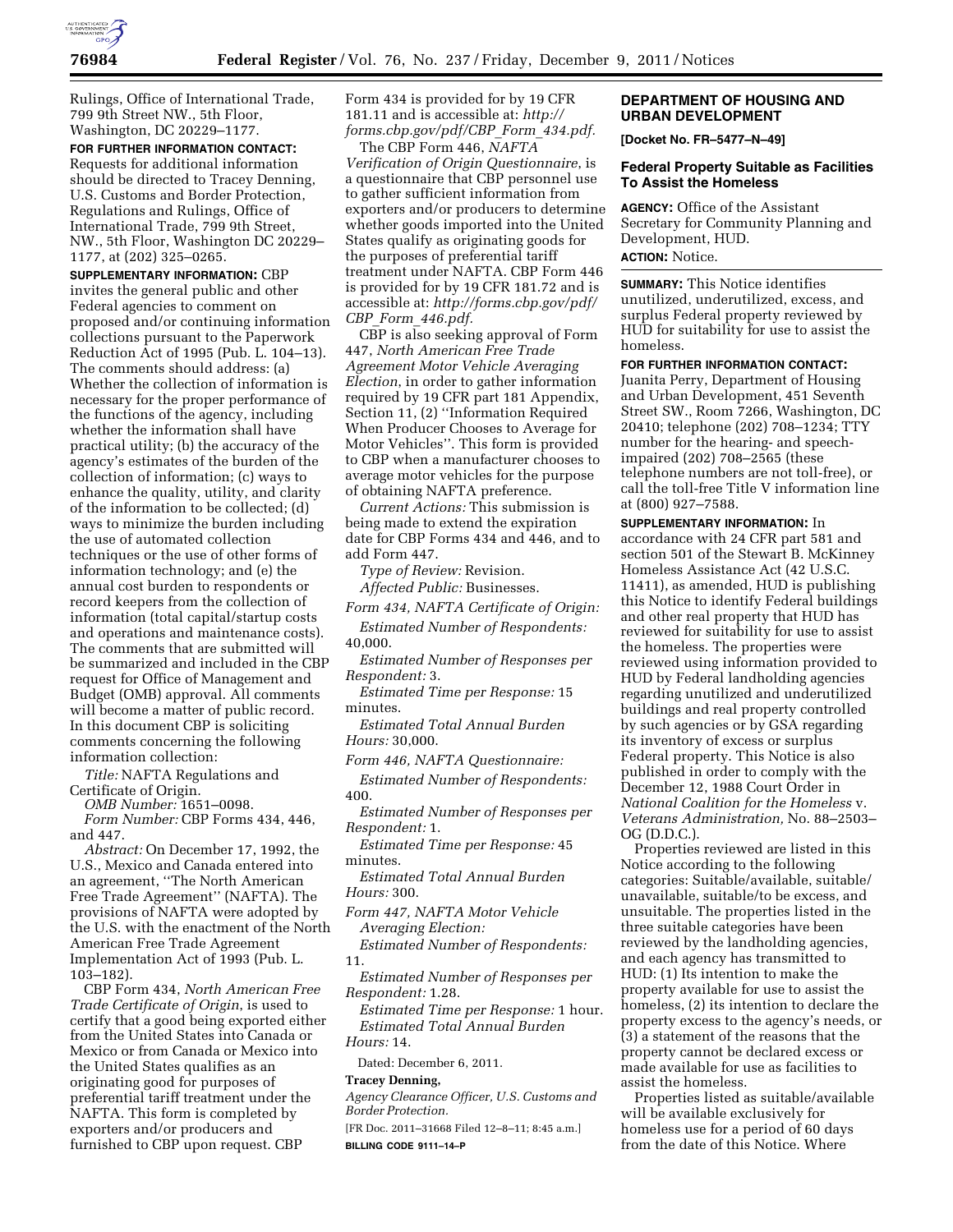property is described as for ''off-site use only'' recipients of the property will be required to relocate the building to their own site at their own expense. Homeless assistance providers interested in any such property should send a written expression of interest to HHS, addressed to Theresa Ritta, Division of Property Management, Program Support Center, HHS, room 5B–17, 5600 Fishers Lane, Rockville, MD 20857; (301) 443–2265. (This is not a toll-free number.) HHS will mail to the interested provider an application packet, which will include instructions for completing the application. In order to maximize the opportunity to utilize a suitable property, providers should submit their written expressions of interest as soon as possible. For complete details concerning the processing of applications, the reader is encouraged to refer to the interim rule governing this program, 24 CFR part 581.

For properties listed as suitable/to be excess, that property may, if subsequently accepted as excess by GSA, be made available for use by the homeless in accordance with applicable law, subject to screening for other Federal use. At the appropriate time, HUD will publish the property in a Notice showing it as either suitable/ available or suitable/unavailable.

For properties listed as suitable/ unavailable, the landholding agency has decided that the property cannot be declared excess or made available for use to assist the homeless, and the property will not be available.

Properties listed as unsuitable will not be made available for any other purpose for 20 days from the date of this Notice. Homeless assistance providers interested in a review by HUD of the determination of unsuitability should call the toll free information line at 1– (800) 927–7588 for detailed instructions or write a letter to Mark Johnston at the address listed at the beginning of this Notice. Included in the request for review should be the property address (including zip code), the date of publication in the **Federal Register**, the landholding agency, and the property number.

For more information regarding particular properties identified in this Notice (*i.e.,* acreage, floor plan, existing sanitary facilities, exact street address), providers should contact the appropriate landholding agencies at the following addresses: *ARMY:* Ms. Veronica Rines, Department of the Army, Office of the Assistant Chief of Staff for Installation Management, DAIM–ZS, Room 8536, 2511 Jefferson Davis Hwy, Arlington, VA 22202: (571)

256–8145; *COAST GUARD:*  Commandant, United States Coast Guard, *Attn:* Jennifer Stomber, 2100 Second St. SW., Stop 7901, Washington, DC 20593–0001; (202) 475–5609; *COE:*  Mr. Scott Whiteford, Army Corps of Engineers, Real Estate, CEMP–CR, 441 G Street NW., Washington, DC 20314; (202) 761–5542; *ENERGY:* Mr. Mark Price, Department of Energy, Office of Engineering & Construction Management, MA–50, 1000 Independence Ave. SW., Washington, DC 20585: (202) 586–5422; *GSA:* Mr. Gordon Creed, Acting Deputy Assistant Commissioner, General Services Administration, Office of Property Disposal, 18th & F Streets NW., Washington, DC 20405; (202) 501–0084; *NAVY:* Mr. Albert Johnson, Department of the Navy, Asset Management Division, Naval Facilities Engineering Command, Washington Navy Yard, 1330 Patterson Ave. SW., Suite 1000, Washington, DC 20374; (202) 685–9305 (These are not toll-free numbers).

Dated: December 1, 2011.

# **Mark R. Johnston,**

*Deputy Assistant Secretary for Special Needs.* 

# **Title V, Federal Surplus Property Program Federal Register Report for 12/ 09/2011**

**Suitable/Available Properties** 

*Buildings*  Georgia 4 Bldgs. Hunter Army Airfield Savannah GA 31409 Landholding Agency: Army Property Number: 21201140011 Status: Excess Directions: 1228, 125, 128, 1158 Comments: off-site removal only; sq. ft. varies; current use: varies; fair to poor conditions—bldgs. need repairs; possible asbestos 5 Bldgs. Hunter Army Airfield Savannah GA 31409 Landholding Agency: Army Property Number: 21201140012 Status: Excess Directions: 1208, 1209, 1211, 1212, 1221 Comments: Off-site removal only; sq. ft. varies; current use: varies; fair conditions bldgs. need repairs; possible asbestos Bldg. 1201 685 Horace Emmet Wilson Blvd. Savannah GA 31409 Landholding Agency: Army Property Number: 21201140013 Status: Excess Comments: off-site removal only; 8,736 sq. ft.; current use: Administrative office; fair conditions—bldg. need repairs; possible asbestos Bldgs. 1154 and 1157 Hunter Army Airfield

Savannah GA 31409

- Landholding Agency: Army Property Number: 21201140014 Status: Excess Comments: off-site removal only; sq. ft. varies; current use: CO HQ Bldg; fair conditions— bldgs. need repair Bldgs. 140 and 150 Hunter Army Airfield Savannah GA 31409 Landholding Agency: Army Property Number: 21201140015 Status: Excess Comments: off-site removal only; Bldg 140= 4,863 sq. ft.; Bldg. 150= 6,090 sq. ft.; poor conditions—bldgs. need repairs; current use: BDE HQ Bldg. Kentucky 11 Bldgs. Ft. Knox Ft. Knox KY 40121 Landholding Agency: Army Property Number: 21201140002 Status: Unutilized Directions: 02422, 02423, 02424, 02425, 02956, 02960, 00173, 02197, 02200, 00097, 00098 Comments: off-site removal only; possible lead based paint, asbestos, and mold in all bldgs.; sq. ft. varies; current use: office 5 Bldgs. Ft. Knox Ft. Knox KY 40121 Landholding Agency: Army Property Number: 21201140003 Status: Unutilized Directions: 02317, 02323, 02324, 02349, 02421 Comments: off-site removal only; possible lead base paint, asbestos, and mold; sq. ft. varies; current use: office 10 Bldgs. Ft. Knox Ft. Knox KY 40121 Landholding Agency: Army Property Number: 21201140016 Status: Unutilized Directions: 120, 161, 166, 171, 101, 114, 115, 116, 117, 1196 Comments: off-site removal only; sq. ft. varies; current use: office space to storage; possible asbestos and mold Maryland 13 Bldgs. Naval Support Facility
- Larderock MD
- Landholding Agency: Navy
- Property Number: 77201140004
- Status: Excess
- 
- Directions: 008, 030, 111, 112, 113, 117, 121, 125, 126, 128, 129, 159, 196
- Comments: off-site removal only; sq. ft.
- varies; current use: varies; buildings in fair condition—need repairs
- New York
- 21 Bldgs.
- Ft. Drum
- Ft. Drum NY 13602
- Landholding Agency: Army
- Property Number: 21201140026
- Status: Unutilized
- Directions: 10280, 10281, 10282, 10283, 10284, 10285, 10286, 10288, 10289, 10290, 10291, 10503, 10504, 10505, 10506, 10590,
	- 10591, 10592, 10593, 10594, 10595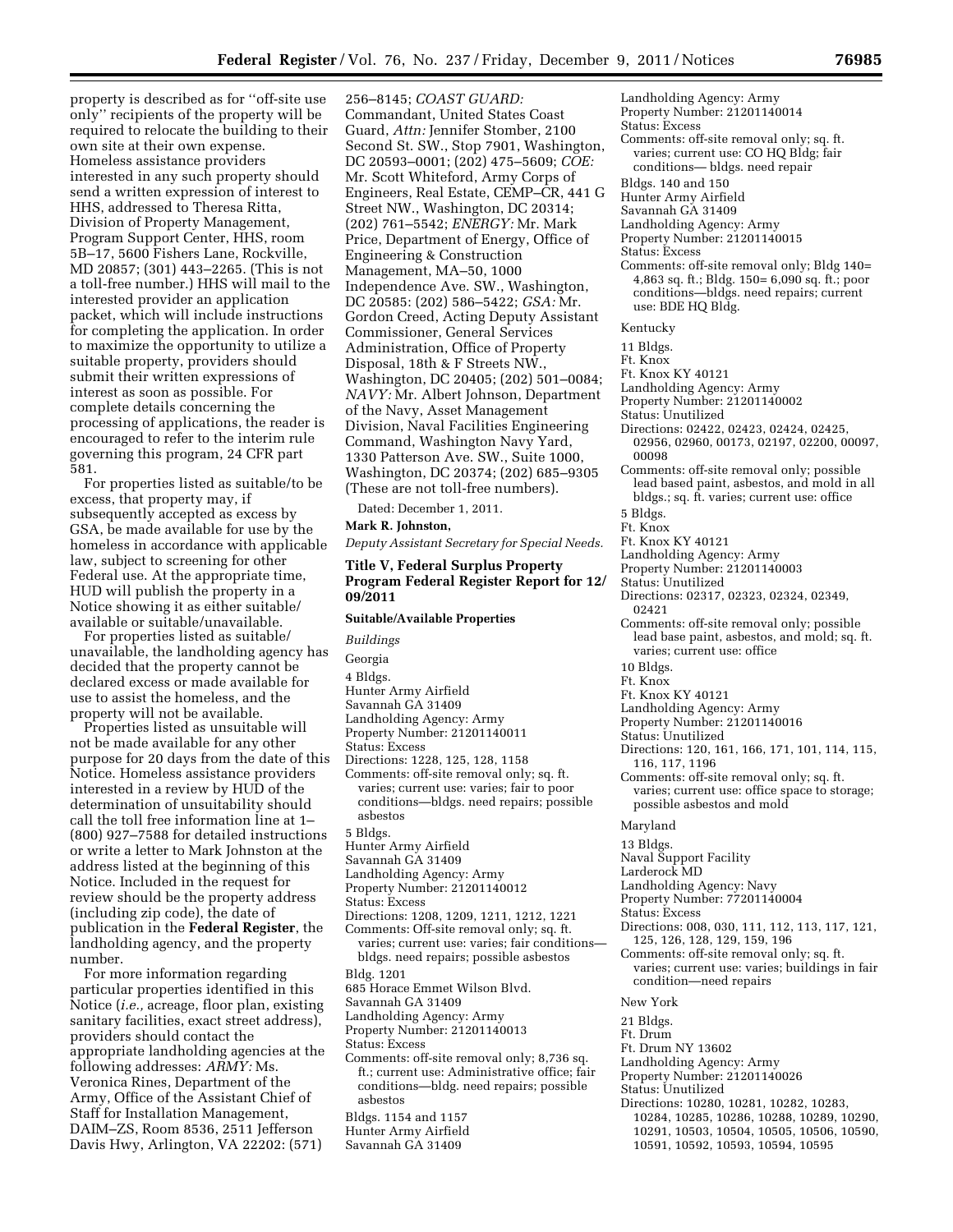Comments: off-site removal only; sq. ft. varies; current use: concrete pad Bldg. 02713 Ft. Drum Ft. Drum NY 13602 Landholding Agency: Army Property Number: 21201140028 Status: Underutilized Comments: off-site removal only; 1,029 sq. ft.; need major repairs; current use: Administrative office 2 Bldgs. Ft. Drum Ft. Drum NY 13602 Landholding Agency: Army Property Number: 21201140030 Status: Underutilized Directions: 1444 and 1445 Comments: off-site removal only; bldg. 1444 = 4,166 sq. ft.; bldg. 1445 = 7,219 sq. ft.; current use: varies; need extensive repairs to both bldgs. South Carolina Bldg. M7511 Ft. Jackson Ft. Jackson SC 29207 Landholding Agency: Army Property Number: 21201140017 Status: Unutilized Comments: 220 sq. ft.; current use: sep/toil/ shower; needs repairs; control access gates Bldg. 3499 Ft. Jackson Ft. Jackson SC 29207 Landholding Agency: Army Property Number: 21201140018 Status: Underutilized Comments: 1,871 sq. ft.; current use: office space; need repairs; control access gates Bldg. 02464 Ft. Jackson Ft. Jackson SC 29207 Landholding Agency: Army Property Number: 21201140021 Status: Underutilized Comments: 27,048 sq. ft.; current use: lodging; limitations w/Ft. Jackson controlled access points Bldg. 02785 Ft. Jackson Ft. Jackson SC 29207 Landholding Agency: Army Property Number: 21201140022 Status: Unutilized Comments: 80,130 sq. ft.; current use: UOQ military; limitations w/Ft. Jackson controlled access points 6 Bldgs. Ft. Jackson Ft. Jackson SC 29207 Landholding Agency: Army Property Number: 21201140023 Status: Underutilized Directions: 02102, 02103, 02105, 02106, 02107, 02108 Comments: sq. ft. varies; current use: classroom to trainee bks.; need repairs; limitations w/controlled access points M7512 Ft. Jackson Ft. Jackson SC 29207 Landholding Agency: Army Property Number: 21201140025 Status: Underutilized

Comments: 220 sq. ft.; current use: sep/toil/ shower; need repairs; control access gates **Suitable/Unavailable Properties**  *Building*  Idaho Moscow Federal Bldg. 220 East 5th Street Moscow ID 83843 Landholding Agency: GSA Property Number: 54201140003 Status: Surplus GSA Number: 9–G–ID–573 Comments: 11,000 sq. ft.; current use: office **Unsuitable Properties**  *Building*  Colorado 7 Bldgs. Ft. Carson Ft. Carson CO 80913 Landholding Agency: Army Property Number: 21201140005 Status: Unutilized Directions: 1382, 1383, 1384, 1385, 1386, 1387, 1389 Comments: Friable asbestos identified in Bldg. 1382 Reasons: Contamination, Within airport runway clear zone 2 Bldgs. Ft. Carson Ft. Carson CO 80913 Landholding Agency: Army Property Number: 21201140006 Status: Unutilized Directions: 1380 and 1381 Comments: Bldg. 1380 has flammable explosive materials Reasons: Extensive deterioration, Within 2000 ft. of flammable or explosive material Georgia Bldg. 610 Hunter Army Airfield Savannah GA 31409 Landholding Agency: Army Property Number: 21201140010 Status: Excess Reasons: Within 2000 ft. of flammable or explosive material Illinois 4 Bldgs. Naval Station Great Lakes IL 60088 Landholding Agency: Navy Property Number: 77201140005 Status: Underutilized Directions: 712, 713, 747, 6801 Reasons: Secured Area Naval Station Bldg. 130H Great Lakes IL 60088 Landholding Agency: Navy Property Number: 77201140006 Status: Underutilized Reasons: Secured Area Bldg. 5103 Naval Station Great Lakes IL 60088 Landholding Agency: Navy Property Number: 77201140007 Status: Underutilized

Bldg. 5602 Naval Station Great Lakes IL 60088 Landholding Agency: Navy Property Number: 77201140008 Status: Underutilized Reasons: Secured Area Bldg. 5615 Naval Station Great Lakes IL 60088 Landholding Agency: Navy Property Number: 77201140012 Status: Underutilized Reasons: Secured Area Minnesota Haz Mat Storage Bldgs. 1201 Minnesota Ave Duluth MN 55802 Landholding Agency: COE Property Number: 31201140001 Status: Excess Directions: OV9 and OV10 Reasons: Secured Area New Jersey 13 Bldgs. Trng Ctr-Storage Sheds Cape May NJ 08204 Landholding Agency: Coast Guard Property Number: 88201140001 Status: Excess Directions: 1740, 1741, 1750, 1760, 1761, 1710, 1711, 1720, 1724, 1730, 1731, 1734, 1754 Reasons: Extensive deterioration New York Bldg. 2709 Ft. Drum Ft. Drum NY 13602 Landholding Agency: Army Property Number: 21201140004 Status: Underutilized Reasons: Extensive deterioration, Within 2000 ft. of flammable or explosive material Bldg. 1446 Ft. Drum Ft. Drum NY 13602 Landholding Agency: Army Property Number: 21201140027 Status: Underutilized Reasons: Extensive deterioration Bldg. 2466 Ft. Drum Ft. Drum NY 13602 Landholding Agency: Army Property Number: 21201140029 Status: Underutilized Reasons: Extensive deterioration Bldgs. 02710 and 02743 Ft. Drum Ft. Drum NY 13602 Landholding Agency: Army Property Number: 21201140031 Status: Unutilized Reasons: Extensive deterioration, Within 2000 ft. of flammable or explosive material North Carolina 10 Bldgs. Ft. Bragg Ft. Bragg NC 28310 Landholding Agency: Army Property Number: 21201140009

Reasons: Secured Area